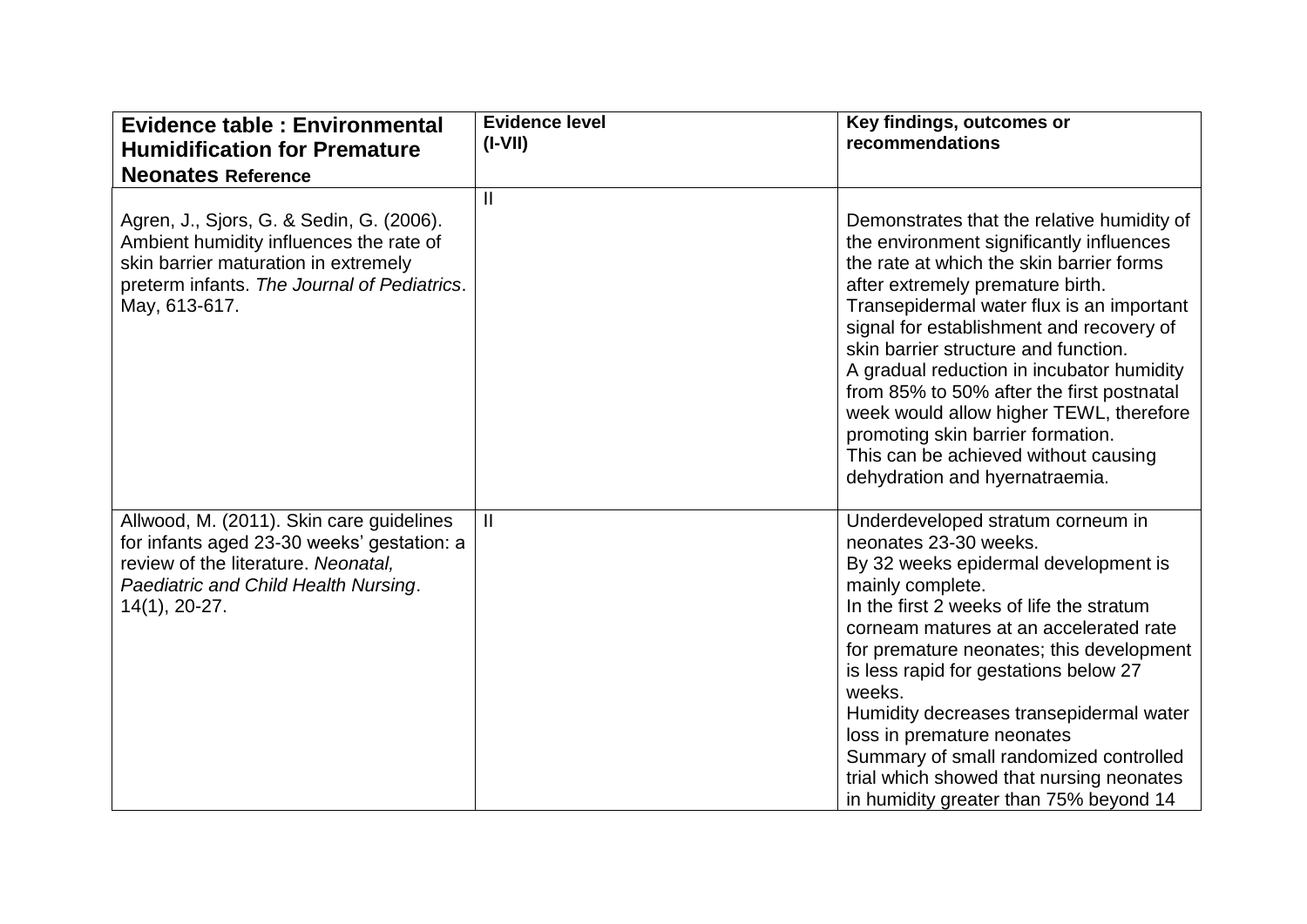| formation, and ideal humidity is 85% in<br>first week followed by 50% humidity, |
|---------------------------------------------------------------------------------|
| adjusted over 12-24 hours, to allow<br>stratum corneum formation.               |

| Eastern Regional Neonatal<br>Benchmarking Group. Humidity for infants<br>< 30 weeks gestation. Clinical Guideline.<br>February 2006         | VII | Possible causes for hypo / hyperthermia<br>when in humidity & management /<br>investigations.<br>Suggested humidity guide for different<br>gestations                                                                                                                                                                                                                                                                                            |
|---------------------------------------------------------------------------------------------------------------------------------------------|-----|--------------------------------------------------------------------------------------------------------------------------------------------------------------------------------------------------------------------------------------------------------------------------------------------------------------------------------------------------------------------------------------------------------------------------------------------------|
| Fanaroff, A.A. Fanaroff, J.M. (2013).<br>Klaus & Fanaroff's Care of the High-Risk<br>Neonate. (6th ed). Philadelphia: Elsevier<br>Saunders. | VII | Premature neonates have thin and fewer<br>layers of stratum corneum than term<br>neonates<br>Due to this there is increased<br>permeability and transepidermal water<br>loss, leading to evaporative heat loss,<br>increased fluid requirement, and risk of<br>toxicity from tolically applied substances<br>There is acceleration in the maturation of<br>the stratum corneum during the first 10-<br>14 days of life inpremature neonates, and |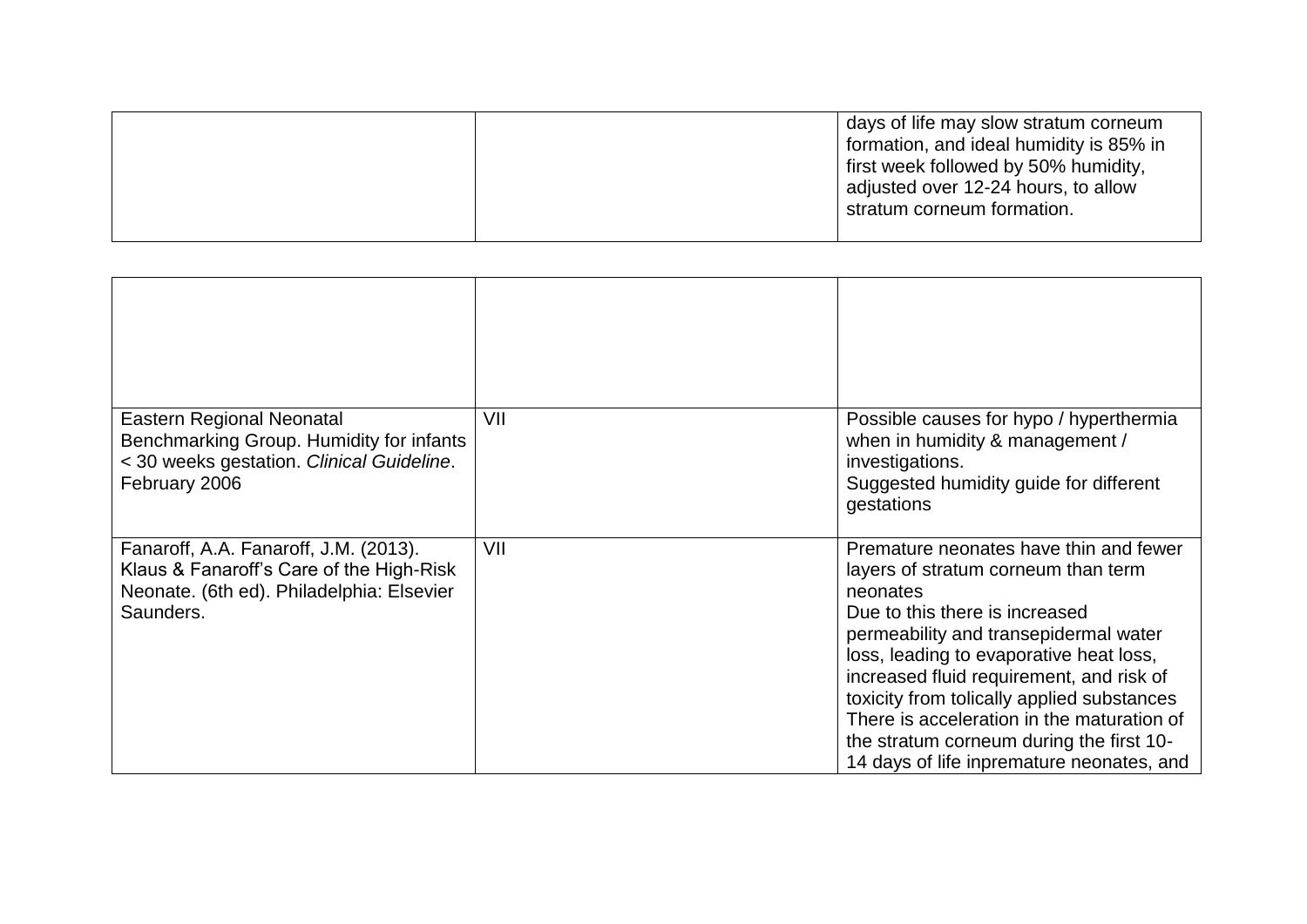|                                                                                                                                                                                                                                                           |     | decreased barrier function may last up to<br>28 days<br>Skin barrier function reaches mature<br>levels more slowly in neonates born<br>below 25 weeks gestation, and may take<br>up to 8 weeks or to corrected gestation<br>32 weeks                                                                                                                 |
|-----------------------------------------------------------------------------------------------------------------------------------------------------------------------------------------------------------------------------------------------------------|-----|------------------------------------------------------------------------------------------------------------------------------------------------------------------------------------------------------------------------------------------------------------------------------------------------------------------------------------------------------|
| Fidler, H. (2011). Incubator Humidity.<br>Advances In Neonatal Care, 11(3), 197-<br>199. doi:<br>10.1097/anc.0b013e31821d0074                                                                                                                             | VII | Discussion around technology and<br>difficulties with providing humidity based<br>on incubators available.                                                                                                                                                                                                                                           |
| Flenady, V. & Woodgate, P.G. (2009).<br>Radiant warmers versus incubators for<br>regulationg body temperature in newborn<br>infants (Review). The Cochrane<br><b>Collaboration. Wiley Publishers.</b>                                                     |     | Review of 8 quasi-randomised or<br>randomized trials in which radiant<br>warmers were compared to incubators in<br>neonates<br>Radiant warmers increase water loss in<br>low birthweight babies when compared<br>with incubators                                                                                                                     |
| Gardner, Sandra Lee, et al. Merenstein &<br>Gardner's Handbook of Neonatal<br>Intensive Care, Elsevier, 2015. ProQuest<br>Ebook Central, https://ebookcentral-<br>proquest-<br>com.ez.library.latrobe.edu.au/lib/latrobe/d<br>etail.action?docID=2074582. | V   | Incubator humidity has been shown to<br>decrease fluid requirements and<br>decrease electrolyte imbalances in babies<br>$<$ 1000g.<br>Incubator humidity can also help maintain<br>ambient temperature if the incubator<br>temperature is at maxiumum level and<br>the skin temperature of the neonate is still<br>not within neutral thermal range. |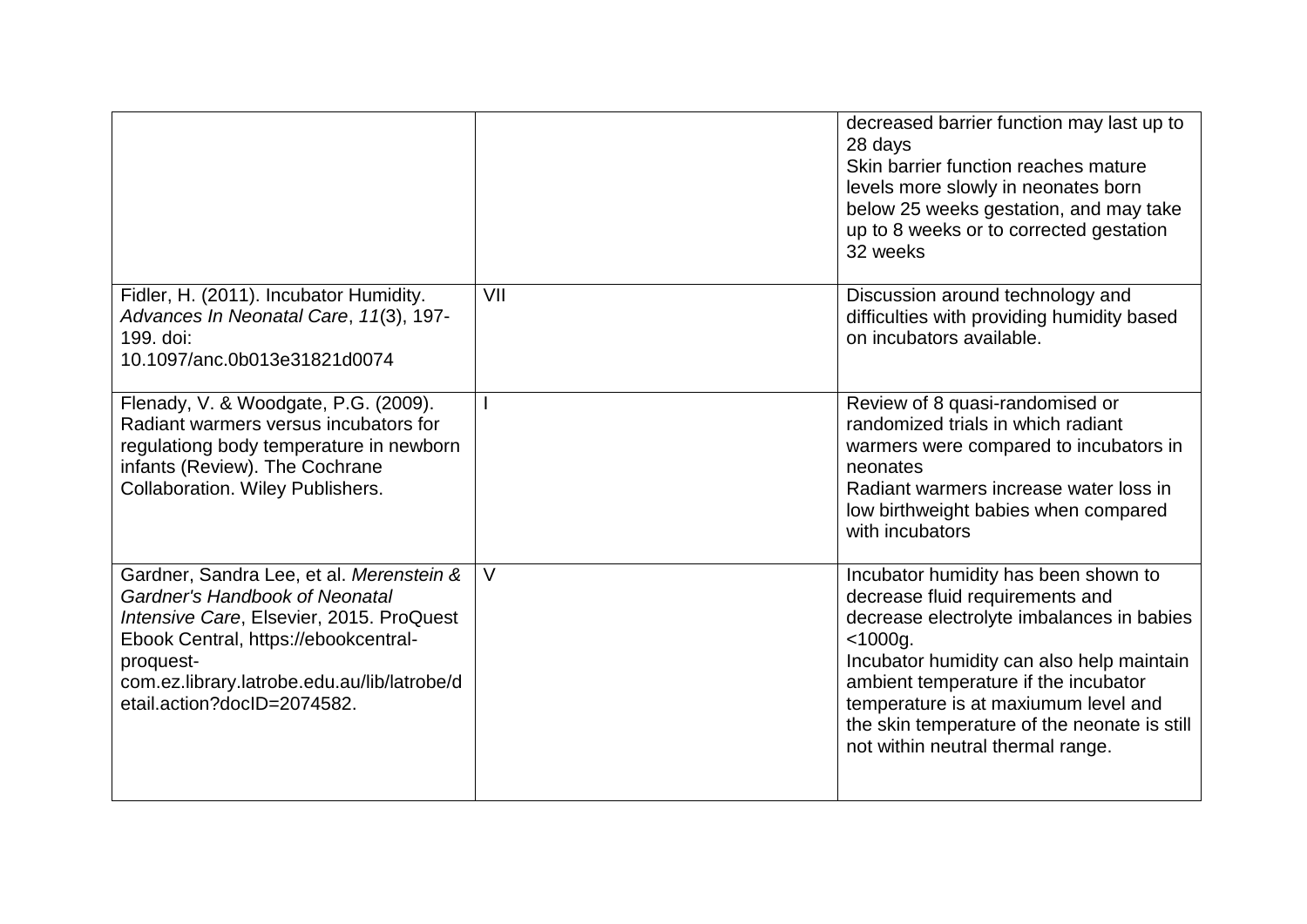|                                                                                                                          |   | Where radiant warmers cannot be<br>avoided such as for surgical procedure,<br>the time should be minimised by keeping<br>pre-prepared incubator available for<br>immediate transfer into once procedure is<br>completed.                                   |
|--------------------------------------------------------------------------------------------------------------------------|---|------------------------------------------------------------------------------------------------------------------------------------------------------------------------------------------------------------------------------------------------------------|
|                                                                                                                          |   | Reminder of the importance of parents<br>within the NICU, and that kangaroo care<br>should be offered when neonate is<br>physiologically stable, that environmental<br>humidity does not contraindicate<br>neonates from receiving<br>skin-to-skin care.   |
| Glass, L. (2019). Preterm Infant Incubator  <br><b>Humidity Levels: A Systematic Review</b><br>(Phd). Walden University. | V | Incubator humidity of 60-70% in the first<br>week is effective at preventing TEWL in<br>premature neonates ≥ 26 weeks<br>gestation.<br>Humidity use in incubators is not without<br>risk, so eliminating unnecessary use of<br>incubator humidity is wise. |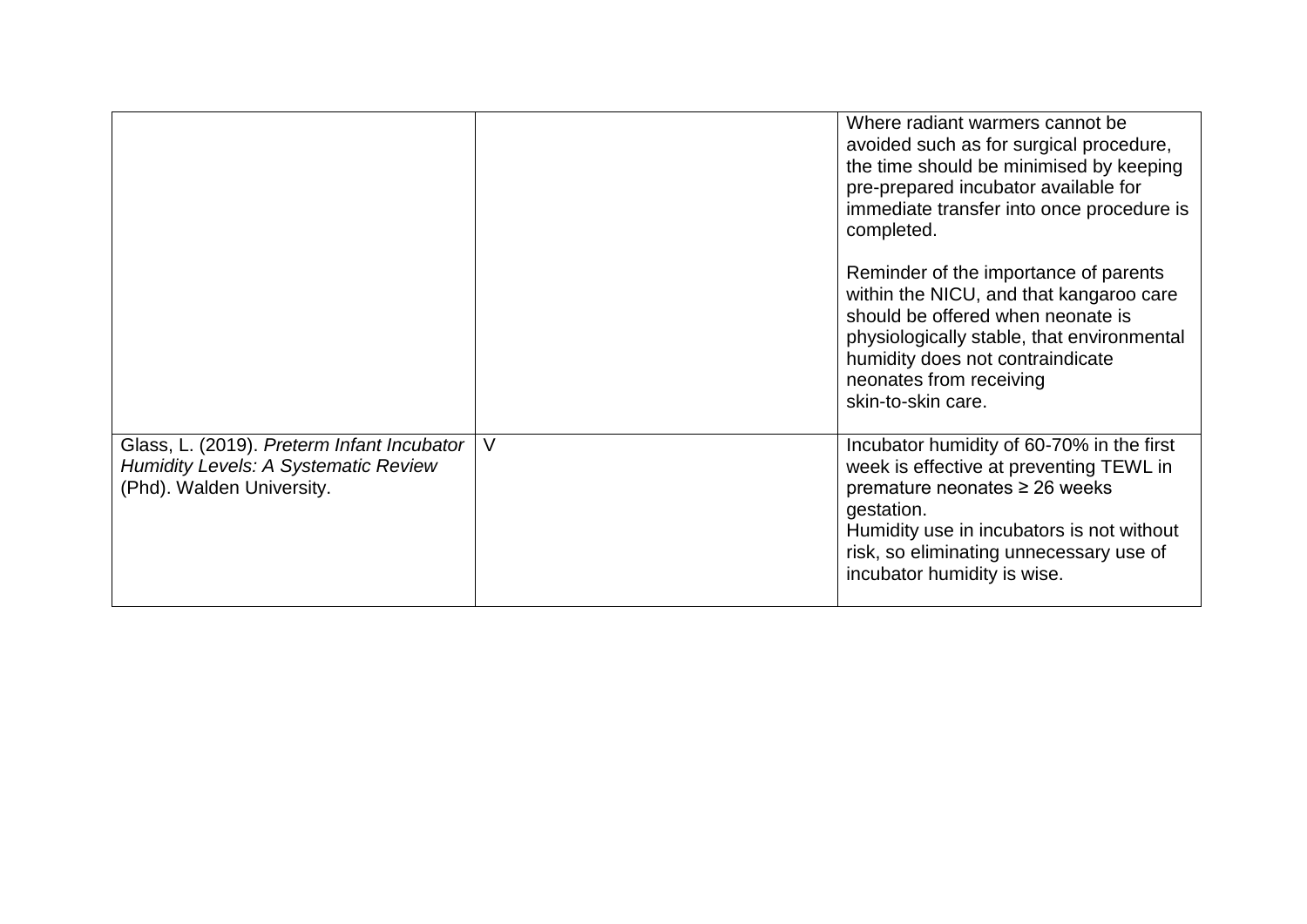| Gomella, T & Cunningham, M (2013),<br>'Management of the Extremely Low<br>Birthweight Infant during the First Week<br>of Life', (pp163-174), Neonatology:<br>Management, Procedures, On-Call<br>Problems, Diseases and Drugs, 7th<br>edition, McGraw-Hill Education, USA. | VII | Neonates have a large body surface area<br>and minimal reserves for maintaining<br>normothermia.<br>Radiant warmers not suitable for<br>providing humidity due to evaporation.                                                                                                                                          |
|---------------------------------------------------------------------------------------------------------------------------------------------------------------------------------------------------------------------------------------------------------------------------|-----|-------------------------------------------------------------------------------------------------------------------------------------------------------------------------------------------------------------------------------------------------------------------------------------------------------------------------|
| Royal Women's Hospital Clinical<br>Guideline (17 <sup>th</sup> May, 2016), 'Ambient<br>Humidity in NICU'.                                                                                                                                                                 |     | Data comparison for consensus across<br>clinical sites                                                                                                                                                                                                                                                                  |
| Sinclair, L., Crisp, J. & Sinn, J. (2009).<br>Variability in incubator humidity practices<br>in the management of preterm infants.<br>Journal of Paediatrics and Child Health.<br>45, 535-540.                                                                            | VII | Review of NICUs within Australia and<br>New Zealand on the practice and<br>availability of specific guidelines related to<br>environmental humidity for premature<br>neonates<br>There was wide variability in practice in<br>regards to gestational age, level of<br>humidity, length of time humidity was<br>provided |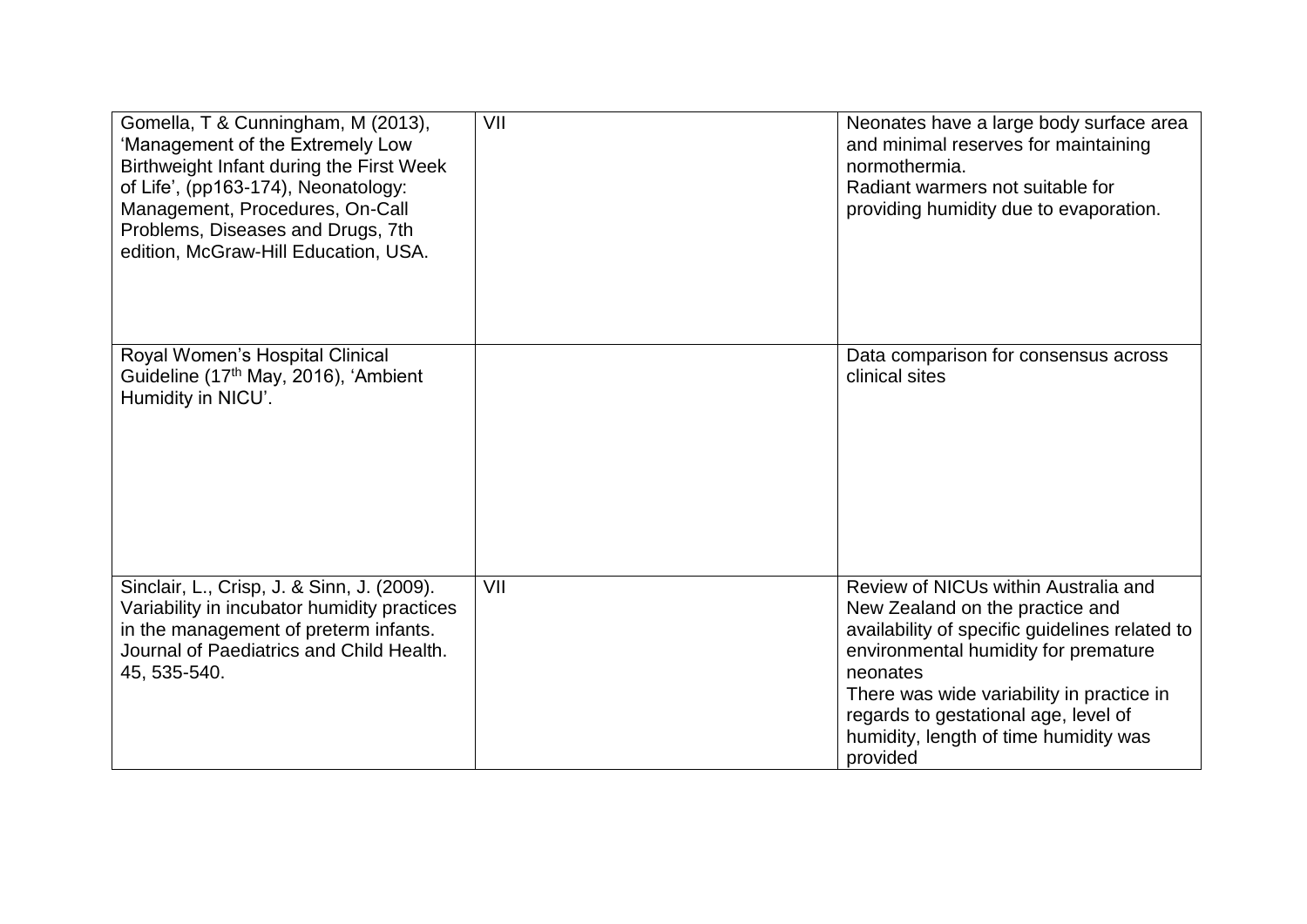|                                                                                                                                                                                                             |        | Potential risks of humidity - hyperthermia<br>and sepsis<br>Humidity reduces transepidermal water<br>loss<br>There is lack of evidence regarding<br>optimal level of humidity over time and<br>when complete maturation of extremelry<br>premature skin occurs<br>Humidity above 70% after 14 days of age<br>may increase transepidermal water loss                                                                                                                                                                                                                                                                                                                   |
|-------------------------------------------------------------------------------------------------------------------------------------------------------------------------------------------------------------|--------|-----------------------------------------------------------------------------------------------------------------------------------------------------------------------------------------------------------------------------------------------------------------------------------------------------------------------------------------------------------------------------------------------------------------------------------------------------------------------------------------------------------------------------------------------------------------------------------------------------------------------------------------------------------------------|
| Sinclair, L. & Sinn, J.K.H. (2009) higher<br>versus lower humidity for the prevention<br>of morbidity and mortality in preterm<br>infants in incubators. Intervention<br>Protocol. Cochrane Neonatal Group. | $\vee$ | Systematic review of evidence in relation<br>to incubator humidity to determine optimal<br>levels and duration, associated benefits<br>and risks.<br>There is no consensus on the levels of<br>humidification that are optimal to maintain<br>neutral thermal environment while<br>minimising TEWL and reducing the<br>metabolic rate and oxygen consumption.<br>Suggestions that reaching > 30 weeks<br>post-conceptual age presents a signpost<br>of developmental significance in relation<br>to maturation of the neonatal skin.<br>The opinion that stratum corneum is<br>sufficiently mature by 14 days of age to<br>support a reduction in TEWL, but not fully |